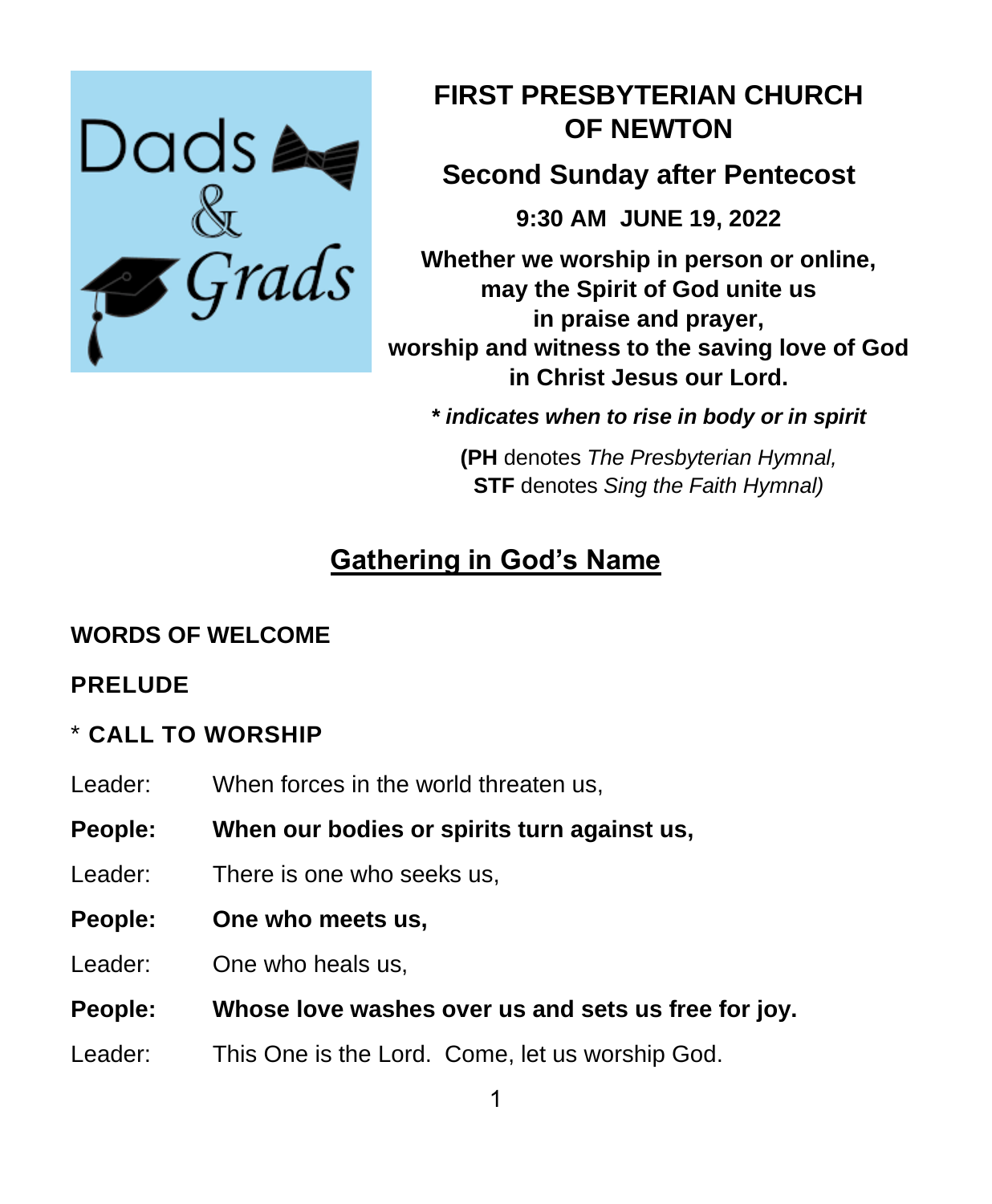*As the deer pants for the water, so my soul longs after you. You alone are my heart's desire, and I long to worship you. You alone are my strength, my shield; to you alone may my spirit yield. You alone are my heart's desire, and I long to worship you.*

**CALL TO CONFESSION** 

#### **PRAYER OF CONFESSION**

**Holy One, God Most High, grant us faith to confess our sins and seek your mercy. There are barren places in our lives where we have wandered far from you. We have listened to voices who distracted us from your call. We have submitted to powers competing for our loyalty to you. We have not taken the hand you offer to lead us out of godforsakenness, and into your holy ways.** 

**God our Savior, forgive us. Quench our thirst for you from the Rock of our salvation, and let your love well up in us unto eternal life. Speak tenderly to us of your presence. Feed us with your word. Deliver us from evil. Let us enter into your kingdom; then send us out to serve you by the power of the Holy Spirit, in the name of your Son, Jesus Christ**.

(our silent prayers continue…)

#### **ASSURANCE OF PARDON**

Leader: Christ Jesus is the bread of life, manna come down from heaven. Christ covers us with baptismal waters, so that our lives are hidden in him. This Jesus, the Son of the Most High God, is sovereign even over the powers of evil, so that his reign brings freedom and joy. Therefore, I declare to us by the power of the Holy Spirit, in Jesus Christ our sins are forgiven.

**People: Thanks be to God!**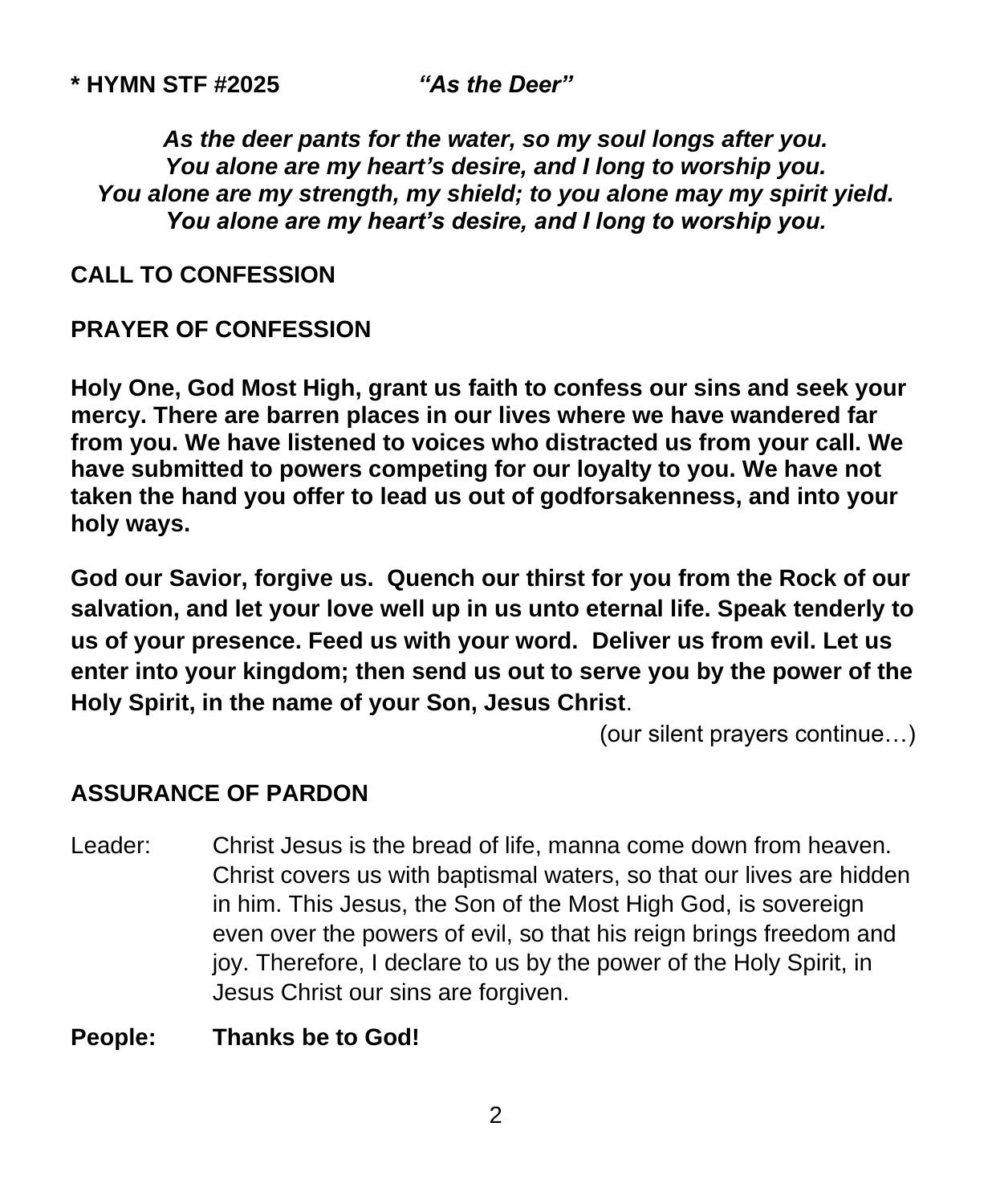# **SHARING THE PEACE OF CHRIST**

In Christ, God has broken down the dividing walls between us and has bridged whatever distance separates us from God and one another. May the peace of Christ be with you.

**And also with you.** (Please take a moment to greet one another from a distance.)

# **Listening For God's Word**

#### **PRAYER FOR ILLUMINATION (in unison)**

**Holy One, your words feed us, the Word frees us, and the Spirit gives us life. Grant our ears an appetite for hearing and our spirits strength for loving you. Amen.**

#### **RESPONSIVE READING PSALM 2** Psalm 42

Leader: <sup>1</sup>As a deer longs for flowing streams, so my soul longs for you, O God. **People: <sup>2</sup>My soul thirsts for God, for the living God. When shall I come and behold the face of God?** Leader:  $3\text{My}$  tears have been my food day and night, while people say to me continually, "Where is your God?" **People: <sup>4</sup>These things I remember, as I pour out my soul: how I went with the throng, and led them in procession to the house of God, with glad shouts and songs of thanksgiving, a multitude keeping festival.** Leader:  $5$ Why are you cast down, O my soul, and why are you disquieted within me? Hope in God; for I shall again praise him, my help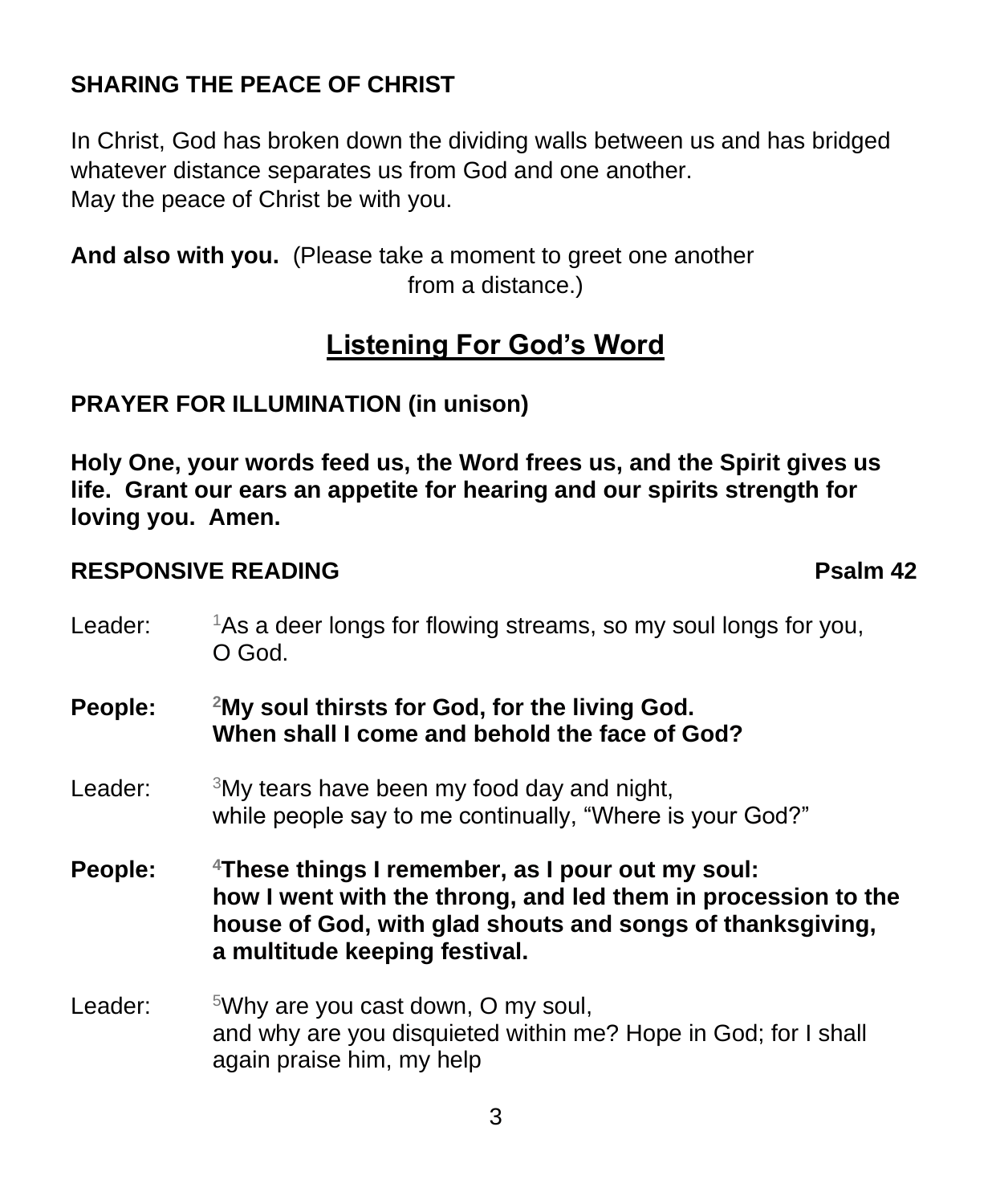| People: | <sup>6</sup> and my God. My soul is cast down within me;<br>therefore I remember you from the land of Jordan and of<br>Hermon, from Mount Mizar.           |
|---------|------------------------------------------------------------------------------------------------------------------------------------------------------------|
| Leader: | $\sqrt{2}$ Deep calls to deep at the thunder of your cataracts;<br>all your waves and your billows have gone over me.                                      |
| People: | <sup>8</sup> By day the Lorp commands his steadfast love,<br>and at night his song is with me, a prayer to the God of my life.                             |
| Leader: | <sup>9</sup> I say to God, my rock, "Why have you forgotten me?<br>Why must I walk about mournfully because the enemy oppresses<br>$me?$ "                 |
| People: | $10$ As with a deadly wound in my body,<br>my adversaries taunt me, while they say to me continually,<br>"Where is your God?"                              |
| All:    | <sup>11</sup> Why are you cast down, O my soul,<br>and why are you disquieted within me? Hope in God;<br>for I shall again praise him, my help and my God. |

#### **TIME WITH CHILDREN**

#### **SCRIPTURE LESSON 1 Kings 19:1-19a**

Ahab told Jezebel all that Elijah had done, and how he had killed all the prophets with the sword. <sup>2</sup>Then Jezebel sent a messenger to Elijah, saying, "So may the gods do to me, and more also, if I do not make your life like the life of one of them by this time tomorrow."  $3$ Then he was afraid; he got up and fled for his life, and came to Beer-sheba, which belongs to Judah; he left his servant there. <sup>4</sup>But he himself went a day's journey into the wilderness, and came and sat down under a solitary broom tree. He asked that he might die: "It is enough; now, O LORD, take away my life, for I am no better than my ancestors." <sup>5</sup>Then he lay down under the broom tree and fell asleep. Suddenly an angel touched him and said to him, "Get up and eat." <sup>6</sup>He looked, and there at his head was a cake baked on hot stones, and a jar of water. He ate and drank, and lay down again. <sup>7</sup>The angel of the LORD came a second time, touched him, and said,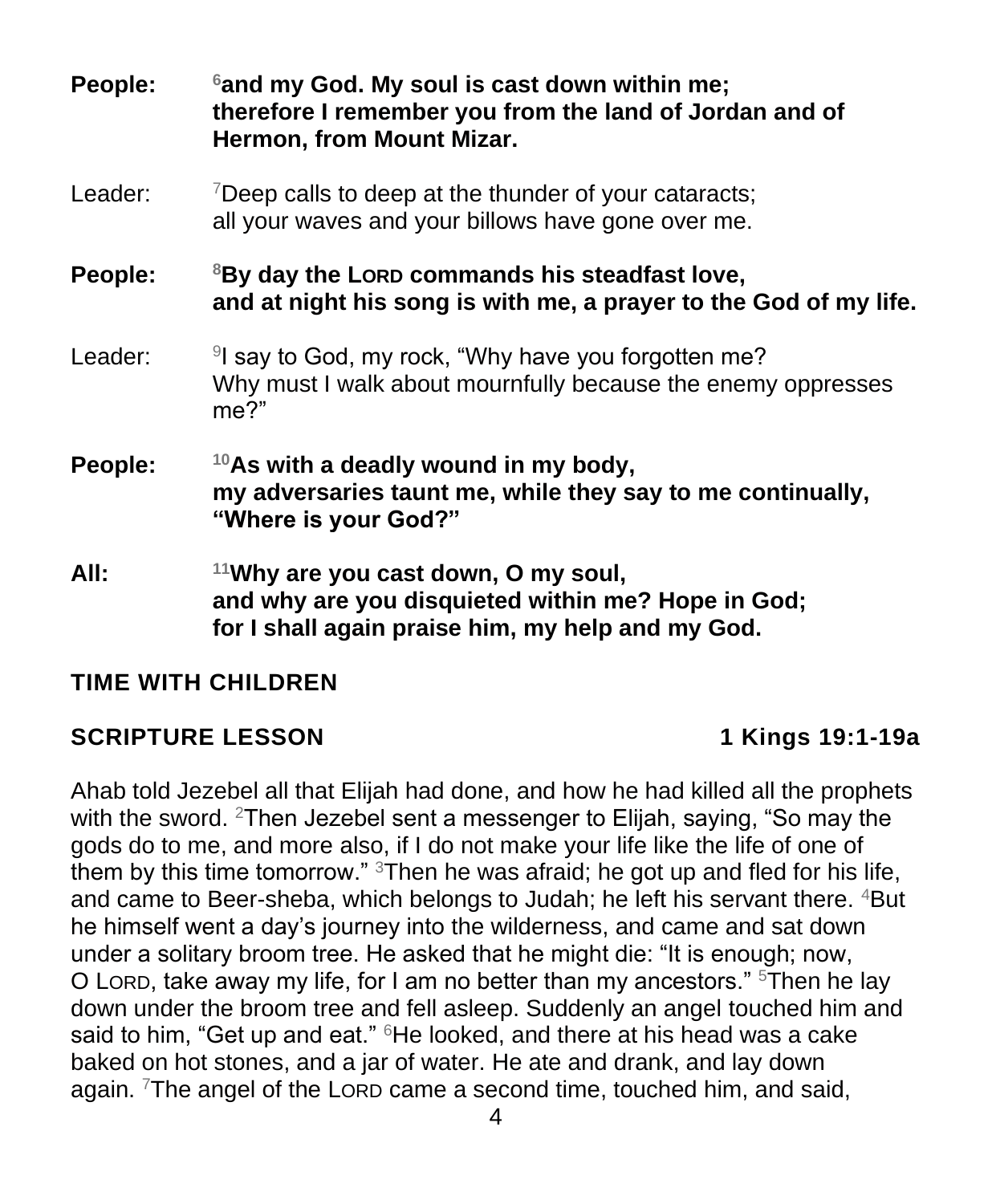"Get up and eat, otherwise the journey will be too much for you."  $8$ He got up, and ate and drank; then he went in the strength of that food forty days and forty nights to Horeb the mount of God.

<sup>9</sup>At that place he came to a cave, and spent the night there. Then the word of the LORD came to him, saying, "What are you doing here, Elijah?" <sup>10</sup>He answered, "I have been very zealous for the LORD, the God of hosts; for the Israelites have forsaken your covenant, thrown down your altars, and killed your prophets with the sword. I alone am left, and they are seeking my life, to take it away." <sup>11</sup>He said, "Go out and stand on the mountain before the LORD, for the LORD is about to pass by." Now there was a great wind, so strong that it was splitting mountains and breaking rocks in pieces before the LORD, but the LORD was not in the wind; and after the wind an earthquake, but the LORD was not in the earthquake;  $12$  and after the earthquake a fire, but the LORD was not in the fire; and after the fire a sound of sheer silence. <sup>13</sup>When Elijah heard it, he wrapped his face in his mantle and went out and stood at the entrance of the cave. Then there came a voice to him that said, "What are you doing here, Elijah?" <sup>14</sup>He answered, "I have been very zealous for the LORD, the God of hosts; for the Israelites have forsaken your covenant, thrown down your altars, and killed your prophets with the sword. I alone am left, and they are seeking my life, to take it away." <sup>15</sup>Then the LORD said to him, "Go, return on your way to the wilderness of Damascus; when you arrive, you shall anoint Hazael as king over Aram. <sup>16</sup>Also you shall anoint Jehu son of Nimshi as king over Israel; and you shall anoint Elisha son of Shaphat of Abel-meholah as prophet in your place. <sup>17</sup>Whoever escapes from the sword of Hazael, Jehu shall kill; and whoever escapes from the sword of Jehu, Elisha shall kill. <sup>18</sup>Yet I will leave seven thousand in Israel, all the knees that have not bowed to Baal, and every mouth that has not kissed him."

 $19$ So he set out from there, and found Elisha son of Shaphat, who was plowing. There were twelve yoke of oxen ahead of him, and he was with the twelfth. Elijah passed by him and threw his mantle over him.

This is the Word of the Lord. **Thanks be to God.**

**SERMON "Anyone can be scared."**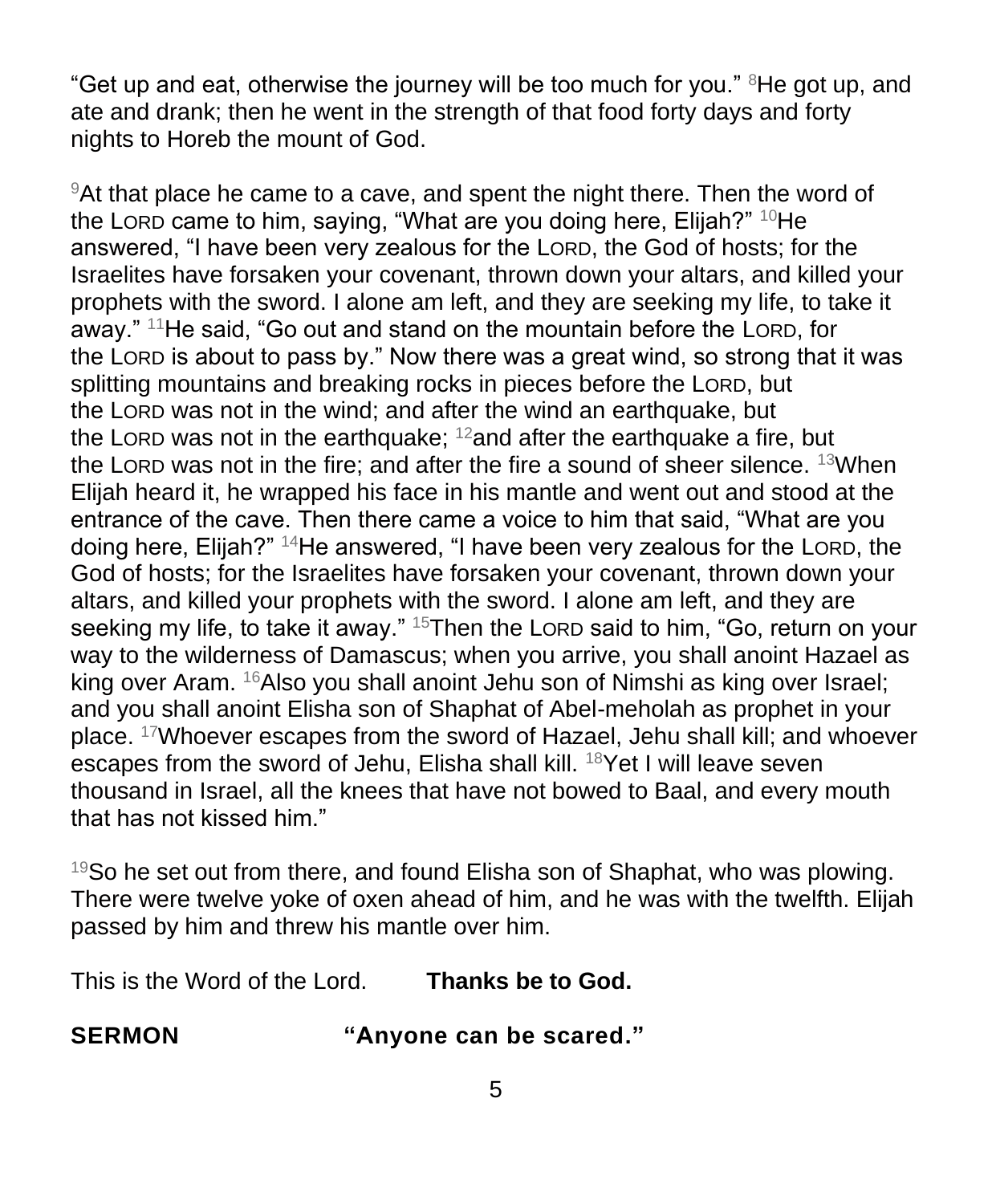# **Responding to God's Word**

**\* HYMN STF #2212** *"My Life Flows On"* **verses 1,2**

*My life flows on in endless song, above earth's lamentation. I hear the clear, though far-off hymn that hails a new creation.*

 *Refrain: No storm can shake my inmost calm while to that Rock I'm clinging. Since love is Lord of heaven and earth, how can I keep from singing?*

*Through all the tumult and the strife, I hear that music ringing. It finds an echo in my soul. How can I keep from singing?*

**\* AFFIRMATION OF FAITH (in unison) From the Confession of Belhar**

**We believe in the triune God, Father, Son, and Holy Spirit, who gathers, protects, and cares for the church through Word and Spirit. This God has done since the beginning of the world and will do to the end.**

**We believe that God is the one who wishes to bring about justice and true peace among people. We believe that God, in a world full of injustice and enmity, is in a special way the God of the destitute, the poor, and the wronged. We believe that God calls us to bear one another's burdens, to live in peace and to trust in God's unfailing love.**

**RECOGNITION OF GRADUATES**

**SHARING OF ANNOUNCEMENTS**

**SHARING JOYS AND CONCERNS**

**OFFERING OUR GIFTS TO GOD'S SERVICE**

**CONGREGATIONAL MEETING TO ELECT OFFICERS**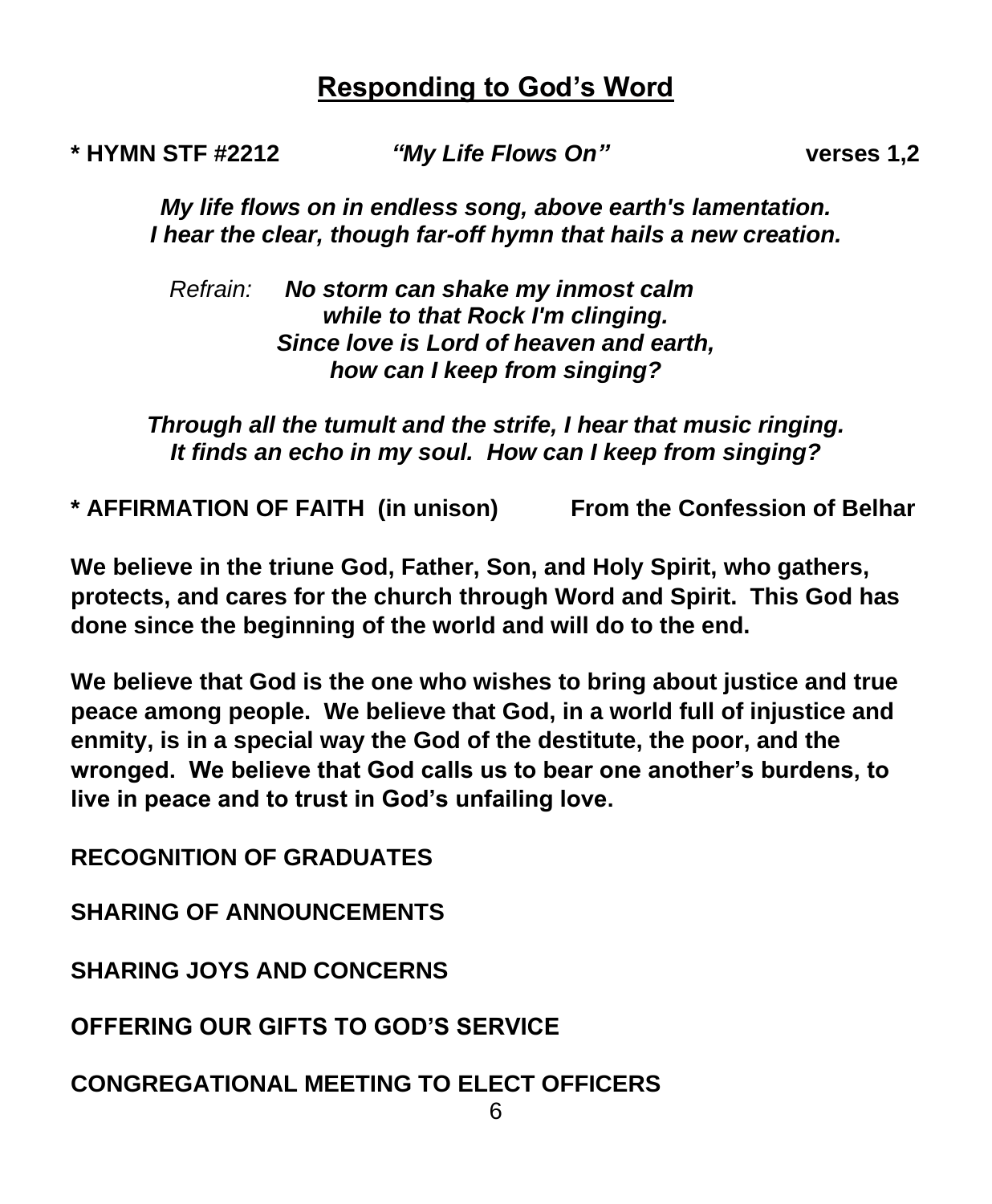#### **\* SUNG RESPONSE OF THANKSGIVING PH #591**

*"Praise God, from whom all blessings flow; Praise Christ, all people here below; Praise Holy Spirit evermore; Praise Triune God, whom we adore. Amen."*

### **\* PRAYER OF THANKSGIVING**

# **The Sacrament of Holy Communion**

**\* HYMN STF #2057** *"Be Still and Know That I Am God"* **Sung 3x**

*Be still and know that I am God.*

#### **INVITATION TO THE LORD'S SUPPER**

#### **GREAT PRAYER OF THANKSGIVING**

- Leader: The Lord be with you**.**
- **People: And also with you.**
- Leader: Lift up your hearts.
- **People: We lift them to the Lord.**
- Leader: Let us give thanks to the Lord our God.
- **People: It is right to offer thanks and praise.**

Holy God, we praise you. Let the heavens be joyful, and the earth be glad.

(our prayer continues…)

With thanksgiving we take this bread and this cup and proclaim the death and resurrection of our Lord…(our prayer continues…)

We praise you, eternal God, through Christ your word made flesh, in the holy and life-giving Spirit, now and forever. **Amen.**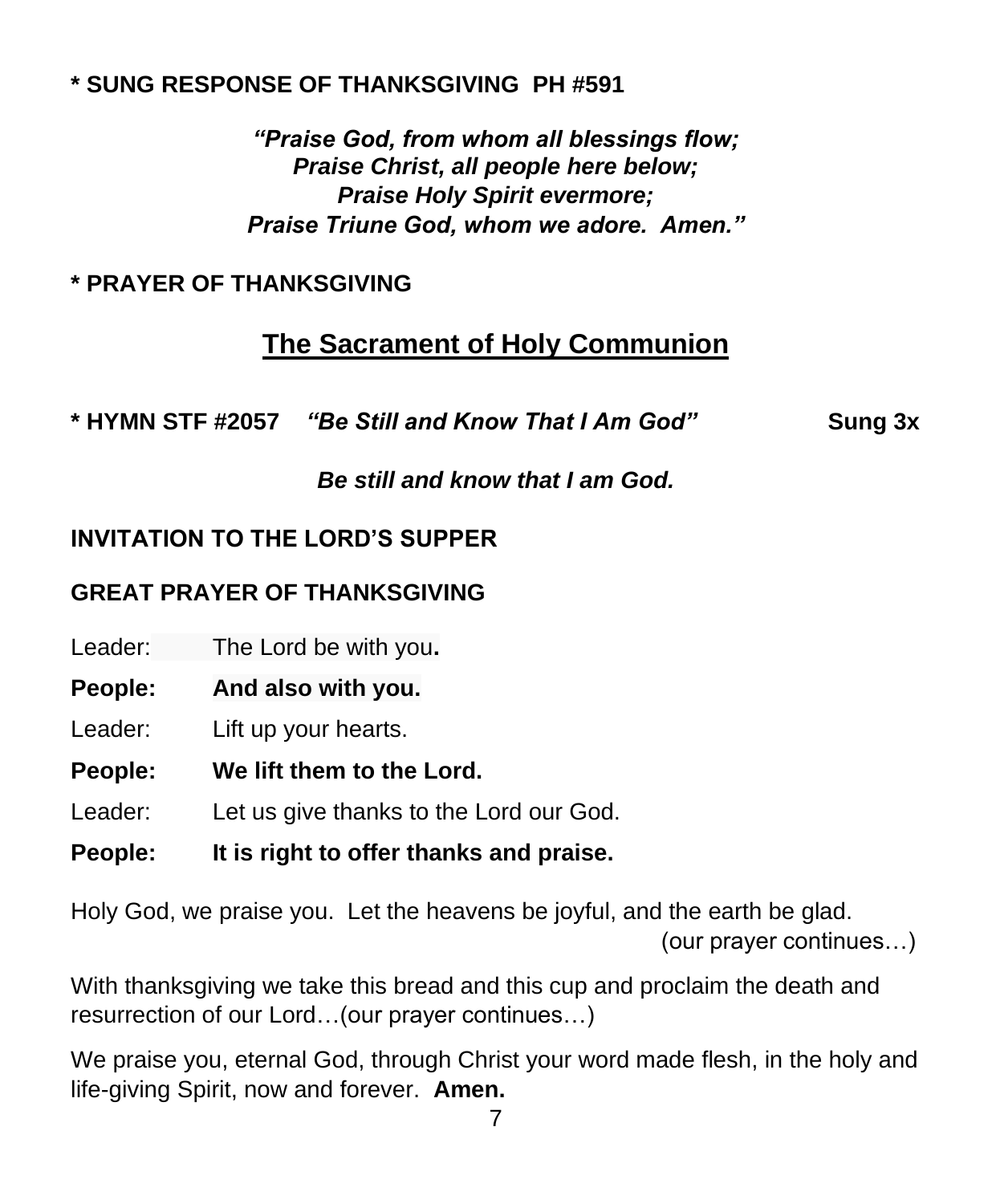And now, with the confidence of the children of God we pray as our Savior taught us, saying:

#### **THE LORD'S PRAYER:**

**Our Father, who art in heaven, hallowed be thy name, thy kingdom come, thy will be done, on earth as it is in heaven. Give us this day our daily bread, and forgive us our debts, as we forgive our debtors. And lead us not into temptation, but deliver us from evil; for thine is the kingdom, and the power, and the glory, forever. Amen.**

# **WORDS OF INSTITUTION**

# **COMMUNION OF THE PEOPLE OF GOD**

| Leader: | Let us in our many places receive the gift of God, |
|---------|----------------------------------------------------|
|         | the bread of Heaven.                               |
| People: | We are one in Christ in the bread we share.        |
| Leader: | Let us in our many places receive the gift of God, |
|         | the Cup of Blessing.                               |

**People: We are one in Christ in the cup we share.**

(You will be served in your pew. The bread is gluten free. The cup is grape juice.)

### **PRAYER AFTER COMMUNION**

**God of grace, you renew us at your table with the bread of life. May this food strengthen us in love and help us to serve you in each other. We ask this in the name of Jesus the Lord. Amen.**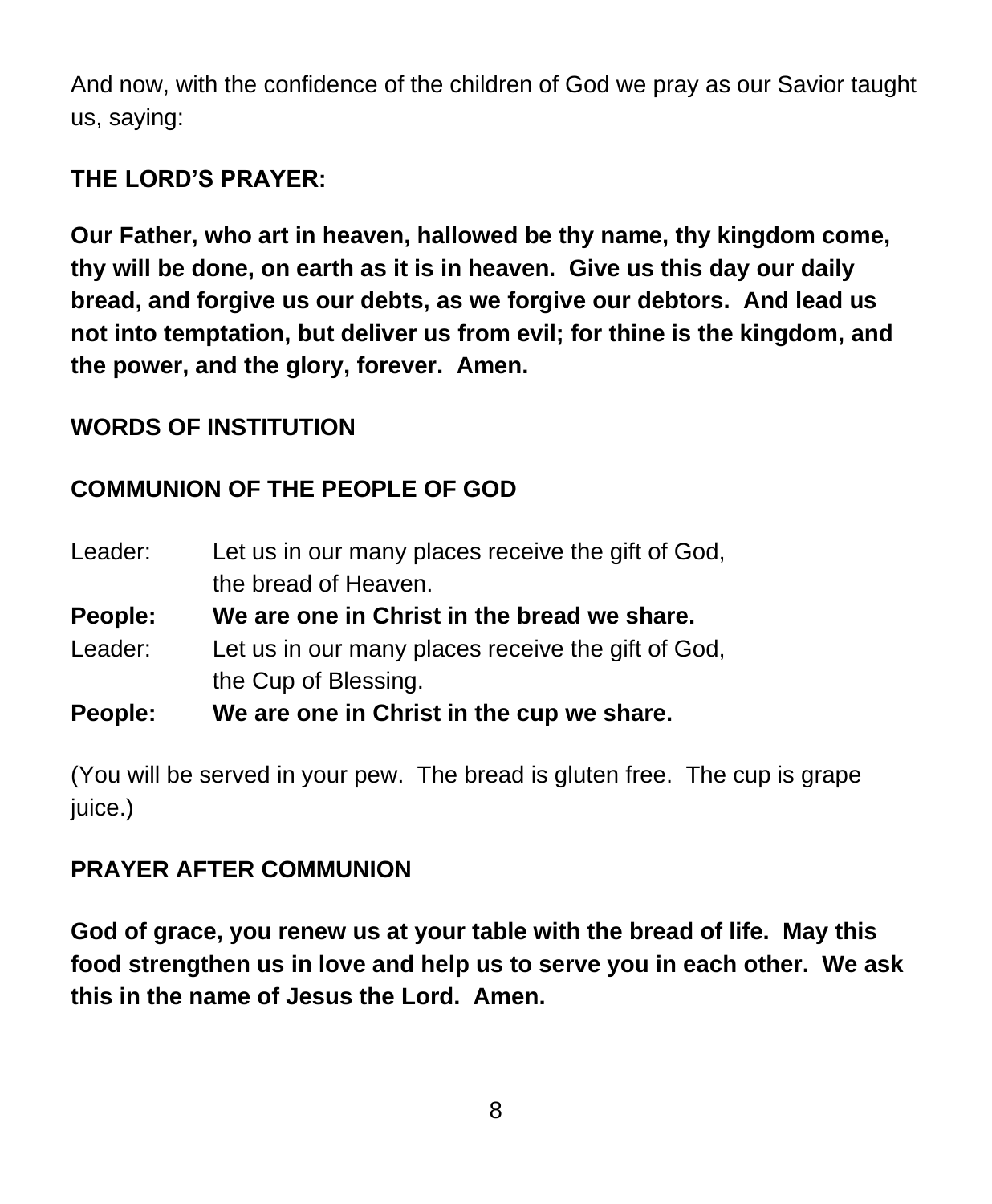#### **Going Into The World as Christ's Disciples**

**\* HYMN PH #345** *"Dear Lord, Creator Good and Kind"* **verses 1, 3, 4**

*Dear Lord, Creator good and kind, forgive our foolish ways; Reclothe us in our rightful mind, in purer lives Thy service find, in deeper reverence, praise.*

*O Sabbath rest by Galilee, O calm of hills above, where Jesus knelt to share with Thee the silence of eternity, interpreted by love!*

*Drop thy still dews of quietness, till all our strivings cease; take from our souls the strain and stress, and let our ordered lives confess the beauty of Thy peace.*

**\* CHARGE AND BENEDICTION** 

**\* POSTLUDE** 

# **OUR WORSHIP IS ENDED. OUR SERVICE BEGINS!**

~~~~~~~~~~~~~~~~~~~~~~~~~~~~~~~~~~~~~

~~~~~~~~~~~~~~~~~~~~~~~~~~~~~~~~~~~~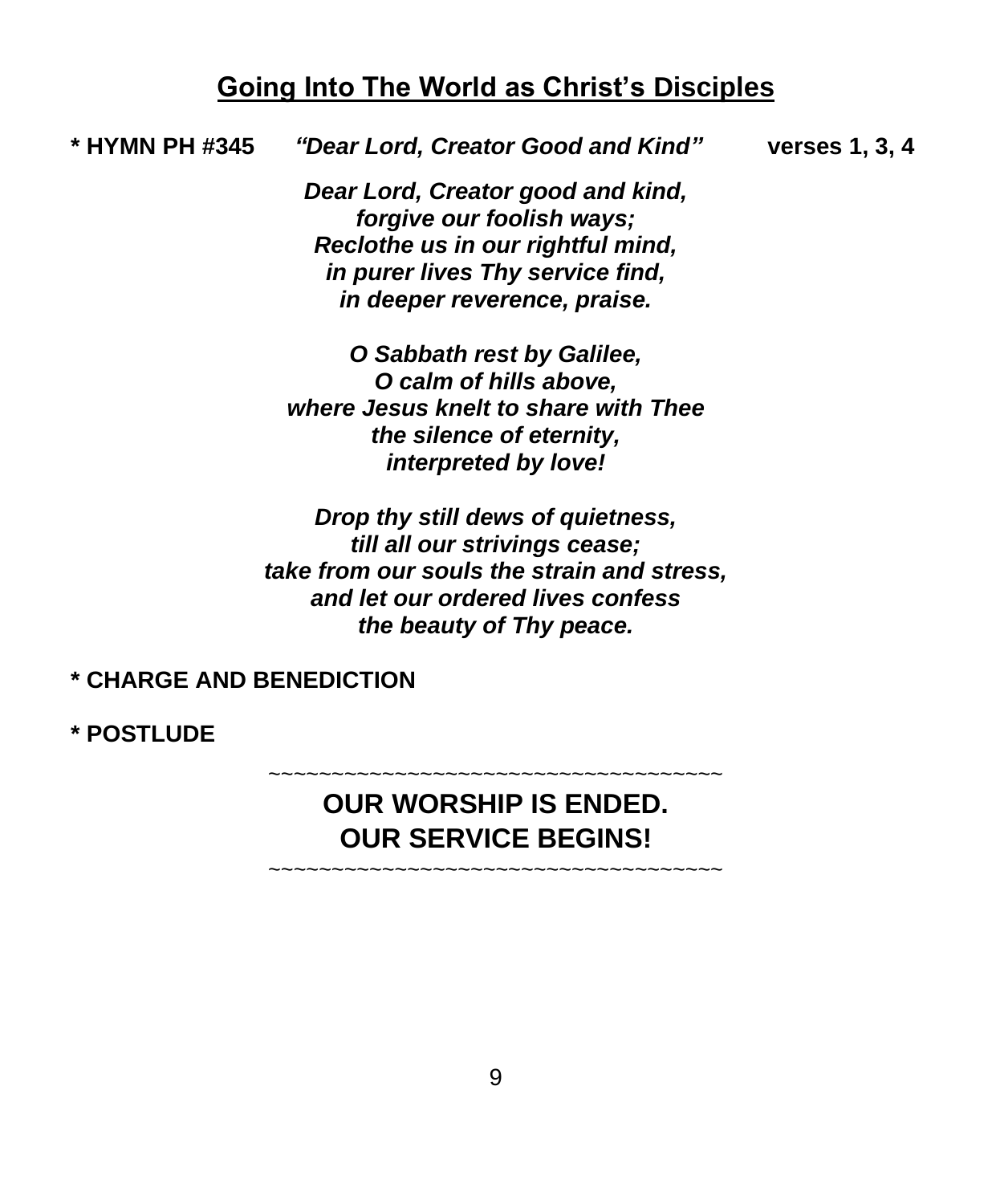

# *High School Graduates*

*Amanda Celentano: Amanda attended High Point Regional High School. She was in Chamber Singers, Foreign Language National Honor Society, and Tri-M Music National Honor Society, among other activities. She also danced at D'marge Dance Studio for thirteen years. In the Fall, Amanda plans to attend Kutztown University and will be majoring in Secondary Education: English.*

*Trevor Christ: Trevor has recently graduated from Newton High School. He was a member of the Boys' Basketball and Lacrosse teams. He was also a member of the Wind Ensemble. Trevor plans to attend Sussex County Community College in the Fall. He intends to study mathematics and play lacrosse for the Sussex Skylanders.*

*Arin Goriscak: Arin is a graduate of Kittatinny Regional High School. Next year, she will be attending Georgia College and State University as an Exercise Science major with hopes to become a Physical Therapist. Arin will also be playing Division II Women's Soccer.*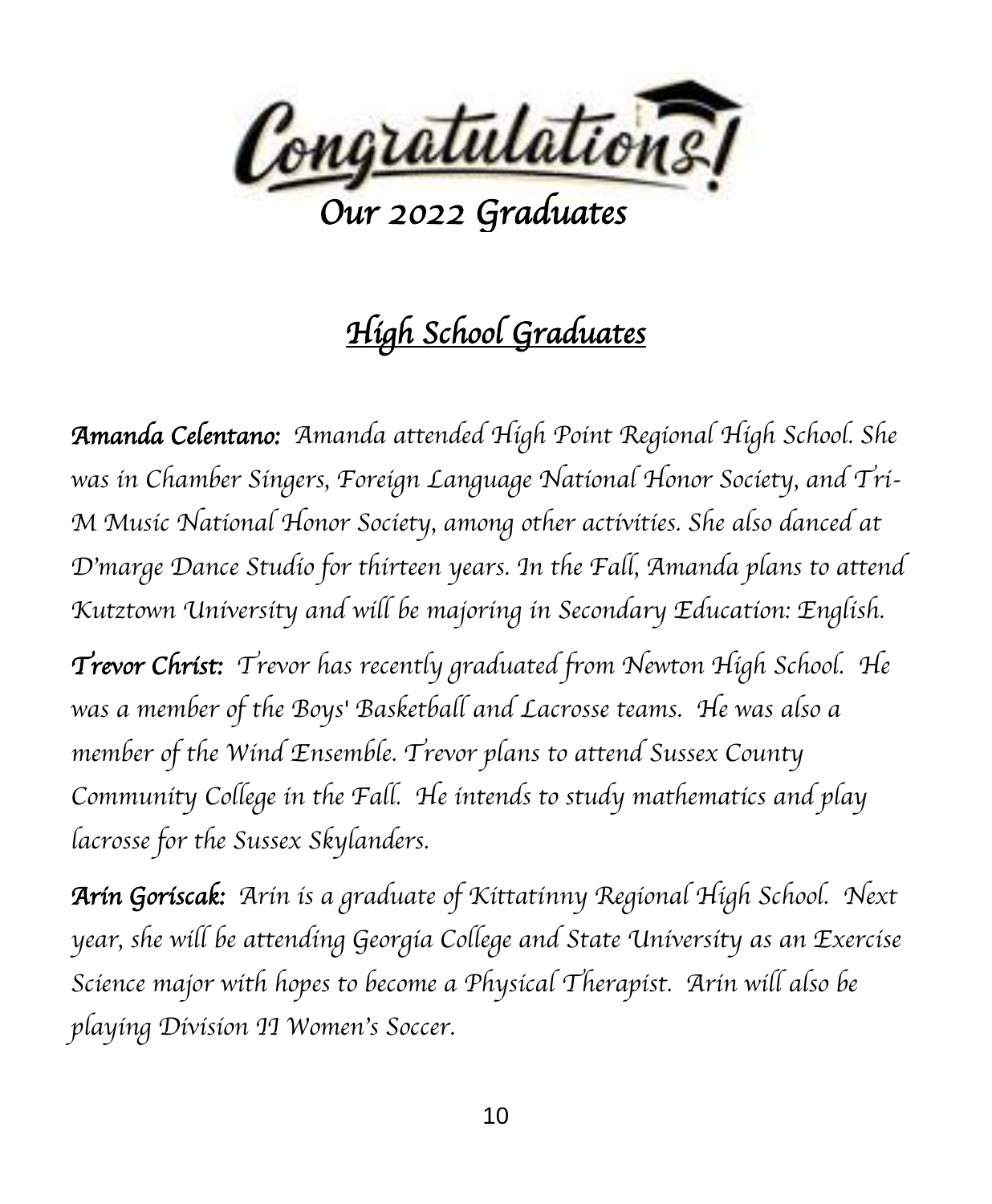*Connor McQuillan: Connor is a graduate from Sussex County Technical School where his focus was Cinematography. At Sussex Tech, he was involved in the drama club and played Lurch in this year's production of The Addams Family. Outside of school, he was involved in Scouts BSA. He earned his Eagle Award and was named the 2021 Scout of the Year for the Sussex District. He also participated in the Music Career Mastermind Program (based in NYC), as well as the Walden Young Musicians Summer Program in Dublin, NH. Connor leaves June 17th for his summer job at the BSA Sea Base in the Florida Keys, so he won't be able to attend Dad & Grad Sunday on the 19th . From Sea Base, he'll head to Loyola University - New Orleans where he's planning to double major in Music Composition and Digital Film. Samantha Wechtler: Samantha is a graduate of Newton High School. At Newton she was involved in field hockey and winter track. Samantha is on the Newton Fire Department and is currently attending fire school at the Sussex County Fire Academy. In addition, she is an active member of the youth group, participating in many service projects and attending two mission trips. Future plans include attending Sussex County Community College for an Associate's Degree and transferring to Bloomsburg College where she will major in physical therapy.*

# *College Graduates*

*Caitlin Bailey Centenary College Luke Phlegar Universal Technology Institute Amanda Whitworth Moravian College Kristy Woodrow Princeton Seminary*